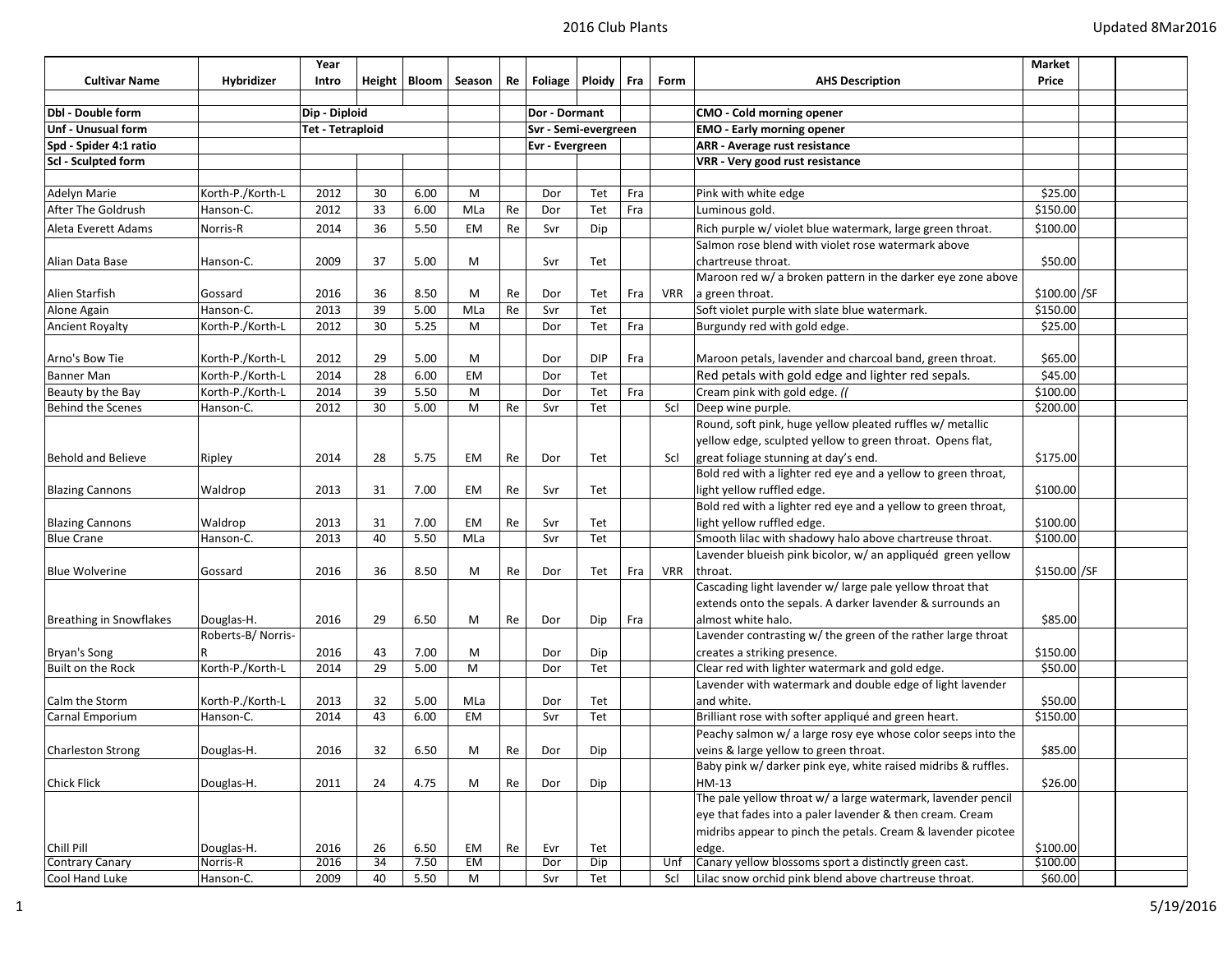|                            |                  | Year  |    |                |                                                                                                            |    |         |                               |     |            |                                                             | Market        |  |
|----------------------------|------------------|-------|----|----------------|------------------------------------------------------------------------------------------------------------|----|---------|-------------------------------|-----|------------|-------------------------------------------------------------|---------------|--|
| <b>Cultivar Name</b>       | Hybridizer       | Intro |    | Height   Bloom | Season                                                                                                     | Re | Foliage | Ploidy                        | Fra | Form       | <b>AHS Description</b>                                      | Price         |  |
| Crash Test Dummy           | Hanson-C.        | 2012  | 33 | 5.00           | M                                                                                                          |    | Svr     | Tet                           |     | Scl        | Salmon through strawberry.                                  | \$100.00      |  |
|                            |                  |       |    |                |                                                                                                            |    |         |                               |     |            | Near white w/ a multi-colored patterned eye zone of blues,  |               |  |
| <b>Crystal Spirit</b>      | Gossard          | 2016  | 28 | 5.00           | EM                                                                                                         | Re | Svr     | Dip                           | Fra | <b>VRR</b> | violet, purple & maroon w/ a very green throat.             | \$100.00 / SF |  |
| <b>Dancing Cardinals</b>   | Gossard          | 2016  | 37 | 4.80           | EE                                                                                                         | Re | Dor     | Tet                           | Fra | <b>VRR</b> | Cardinal red flowers above a green throat.                  | \$100.00 /SF  |  |
| Daughter of the King       | Korth-P./Korth-L | 2013  | 37 | 6.00           | EM                                                                                                         | Re | Dor     | Tet                           | Fra |            | Pink with gold edge.                                        | \$75.00       |  |
| Dawn of Aquarius           | Hanson-C.        | 2010  | 39 | 6.00           | M                                                                                                          | Re | Svr     | Tet                           |     |            | Soft violet blend with large silver slate watermark.        | \$100.00      |  |
|                            |                  |       |    |                |                                                                                                            |    |         |                               |     |            | Maroon purple w/ a multi-colored patterned eye zone of      |               |  |
|                            |                  |       |    |                |                                                                                                            |    |         |                               |     | <b>EMO</b> | charcoal, blues, violet, purple & maroon w/ a very green    |               |  |
| Defense Grid               | Gossard          | 2016  | 30 | 8.50           | EM                                                                                                         | Re | Dor     | Dip                           | Fra | <b>VRR</b> | throat. Sepals are lighter bitone maroon pink.              | \$100.00 / SF |  |
| <b>Dental Delight</b>      | Waldrop          | 2015  | 28 | 5.50           | M                                                                                                          |    | Dor     | Tet                           |     |            | Raspberry w/fuschia eye and bright white teeth.             | \$150.00      |  |
| Desperate Housewife        | Hanson-C.        | 2007  | 33 | 5.00           | EM                                                                                                         | Re | Svr     | Tet                           |     |            | Glowing candy pink above deep green throat.                 | \$40.00       |  |
| Diana Cooke Tuppeny        | Hanson-C.        | 2014  | 43 | 6.00           | M                                                                                                          |    | Svr     | Tet                           |     |            | Bright rose with big watermark.                             | \$150.00      |  |
|                            |                  |       |    |                |                                                                                                            |    |         |                               |     |            | Multiple rings of dark purple & grayed lavender surround a  |               |  |
|                            |                  |       |    |                |                                                                                                            |    |         |                               |     |            | beautiful triangular green throat. The veining on the rosy  |               |  |
| Digital Infidelity         | Douglas-H.       | 2015  | 24 | 5.75           | EM                                                                                                         | Re | Dor     | Tet                           |     |            | mauve, slightly ruffled petals.                             | \$100.00      |  |
|                            |                  |       |    |                |                                                                                                            |    |         |                               |     | <b>EMO</b> |                                                             |               |  |
|                            |                  |       |    |                |                                                                                                            |    |         |                               |     | Dbl-       |                                                             |               |  |
| Double Banana Split        | Gossard-D        | 2016  | 34 | 6.00           | MLa                                                                                                        |    | Svr     | Tet                           | Fra | 98%        | Medium yellow w/ a slight green throat.                     | \$100.00 SF   |  |
|                            |                  |       |    |                |                                                                                                            |    |         |                               |     | <b>EMO</b> |                                                             |               |  |
|                            |                  |       |    |                |                                                                                                            |    |         |                               |     | Dbl-       |                                                             |               |  |
| Double Berry Blitz         | Gossard-D        | 2016  | 24 | 7.00           | М                                                                                                          |    | Dor     | Tet                           | Fra | 98%        | Magenta purple w/ a dark purple eye & yellow green throat.  | \$100.00 SF   |  |
|                            |                  |       |    |                |                                                                                                            |    |         |                               |     | EMO        |                                                             |               |  |
|                            |                  |       |    |                |                                                                                                            |    |         |                               |     | Dbl-       |                                                             |               |  |
| Double Peach Basket        | Gossard-D        | 2016  | 36 | 6.00           | MLa                                                                                                        |    | Dor     | Tet                           | Fra | 98%        | Peach w/ a slight orange tint above an orange throat.       | \$100.00 /SF  |  |
|                            |                  |       |    |                |                                                                                                            |    |         |                               |     | <b>EMO</b> |                                                             |               |  |
|                            |                  |       |    |                |                                                                                                            |    |         |                               |     | Dbl-       |                                                             |               |  |
| Double Pink Flamingo       | Gossard-D        | 2016  | 32 | 6.00           | MLa                                                                                                        |    | Dor     | Tet                           | Fra | 98%        | Light pink w/ darker pink eye zone & yellow green throat    | \$100.00 / SF |  |
|                            |                  |       |    |                |                                                                                                            |    |         |                               |     | <b>EMO</b> |                                                             |               |  |
|                            |                  |       |    |                |                                                                                                            |    |         |                               |     | Dbl-       |                                                             |               |  |
| Double Yellow Cream Puff   | Gossard-D        | 2016  | 37 | 6.50           | MLa                                                                                                        |    | Dor     | Tet                           | Fra | 98%        | Pale creamy white above small green throat.                 | \$100.00 / SF |  |
|                            |                  |       |    |                |                                                                                                            |    |         |                               |     | <b>EMO</b> |                                                             |               |  |
|                            |                  |       |    |                |                                                                                                            |    |         |                               |     | Dbl-       |                                                             |               |  |
| Double Yellow Thunder      | Gossard-D        | 2016  | 34 | 6.00           | MLa                                                                                                        |    | Dor     | Tet                           | Fra | 98%        | Bright yellow w/ a small green throat.                      | \$100.00 / SF |  |
| <b>Electric Snake</b>      | Gossard          | 2016  | 30 | 10.00          | М                                                                                                          | Re | Dor     | Dip                           | Fra | <b>VRR</b> | Crème pink w/ red chevron band above green throat.          | \$100.00 / SF |  |
|                            |                  |       |    |                |                                                                                                            |    |         |                               |     |            | Light yellow green w/ yellow green toothy edge above olive  |               |  |
| <b>Emerald Fangs</b>       | Gossard          | 2016  | 35 | 6.00           | E                                                                                                          | Re | Svr     | Tet                           | Fra | <b>VRR</b> | throat.                                                     | \$200.00 / SF |  |
|                            |                  |       |    |                |                                                                                                            |    |         |                               |     |            |                                                             |               |  |
|                            |                  |       |    |                |                                                                                                            |    |         |                               |     | EMO        | Lavender mauve w/ plum purple patterned eye above very      |               |  |
| <b>Emperor's Crocodile</b> | Gossard          | 2016  | 28 | 6.00           | EM                                                                                                         | Re | Dor     | Dip                           | Fra |            | ARR Scl green throat.                                       | \$100.00 / SF |  |
| <b>Enjoy The Silence</b>   | Hanson-C.        | 2012  | 33 | 5.00           | M                                                                                                          | Re | Svr     | Tet                           | Fra |            | Soft orchid.                                                | \$60.00       |  |
| <b>Evermore Greatful</b>   | Norris-R         | 2014  | 28 | 6.50           | М                                                                                                          |    | Svr     | $\operatorname{\mathsf{T}et}$ |     |            | Large flat red self with wide petals and green throat.      | \$80.00       |  |
|                            |                  |       |    |                |                                                                                                            |    |         |                               |     |            | Cerise rose with a stained cranberry watermark eyezone      |               |  |
| Eyes Are Mosaics           | Hanson-C.        | 2012  | 33 | 5.50           | EM                                                                                                         | Re | Svr     | Tet                           |     |            | pattern.                                                    | \$150.00      |  |
| Faith Based Initiative     | Hanson-C.        | 2011  | 36 | 6.00           | MLa                                                                                                        | Re | Svr     | Tet                           |     |            | Demure orchid pink with cameo shell watermark.              | \$80.00       |  |
|                            |                  |       |    |                |                                                                                                            |    |         |                               |     |            | Distinct red has diamond dusting w/ darker red eye zone     |               |  |
|                            |                  |       |    |                |                                                                                                            |    |         |                               |     |            | above a green throat, triple edge of dark red, white yellow |               |  |
| <b>Faith Warrior</b>       | Ripley           | 2014  | 27 | 5.75           | EM                                                                                                         | Re | Svr     | Tet                           |     |            | shark teeth, finishing w/ yellow metallic edges.            | \$175.00      |  |
| Feast of Victory           | Korth-P./Korth-L | 2014  | 32 | 5.00           | $\mathsf{M}% _{T}=\mathsf{M}_{T}\!\left( a,b\right) ,\ \mathsf{M}_{T}=\mathsf{M}_{T}\!\left( a,b\right) ,$ |    | Dor     | Tet                           |     |            | Deep red with heavy gold edge.                              | \$60.00       |  |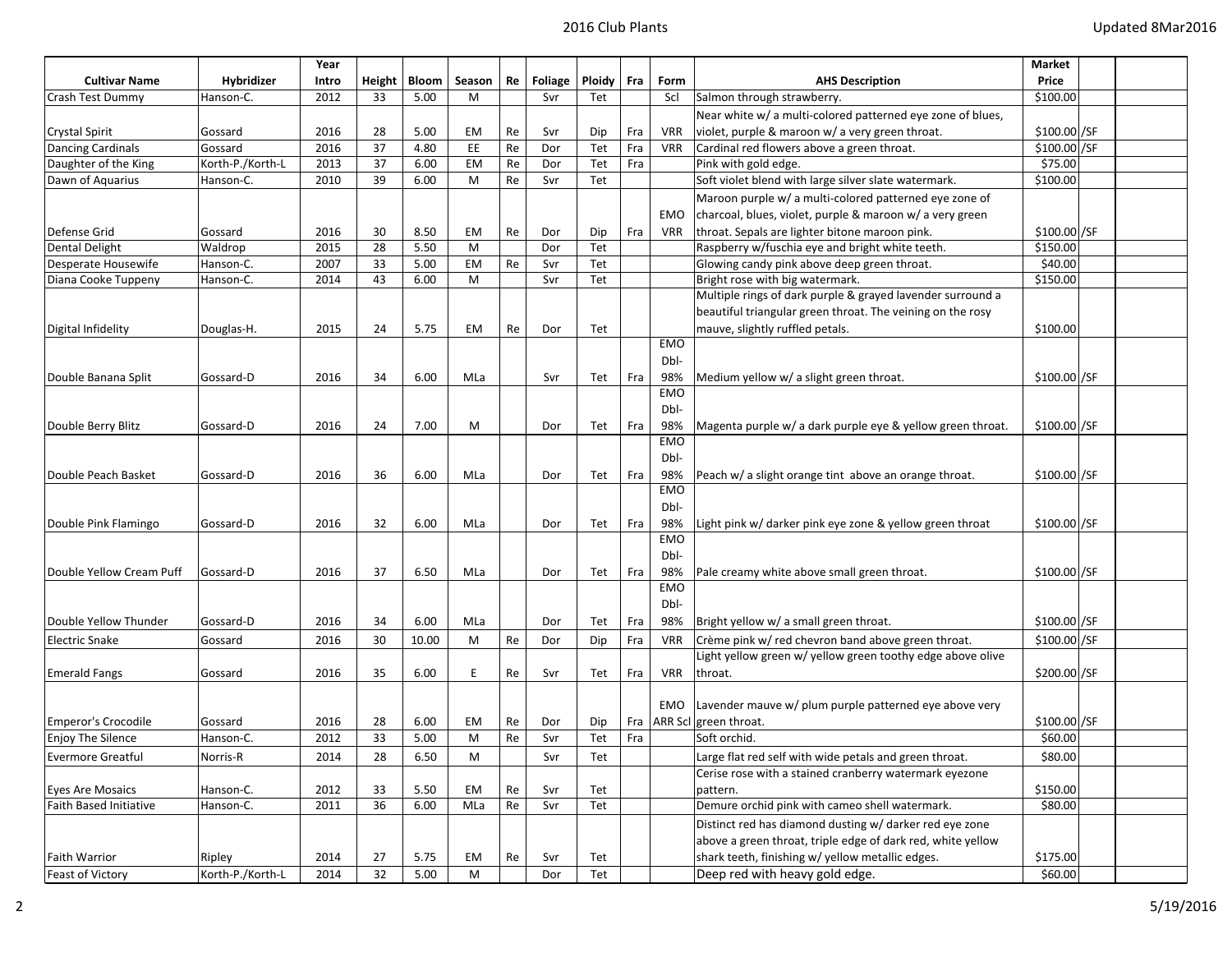|                               |                  | Year         |          |              |             |    |         |        |     |                          |                                                                | Market                         |  |
|-------------------------------|------------------|--------------|----------|--------------|-------------|----|---------|--------|-----|--------------------------|----------------------------------------------------------------|--------------------------------|--|
| <b>Cultivar Name</b>          | Hybridizer       | Intro        | Height   | <b>Bloom</b> | Season      | Re | Foliage | Ploidy | Fra | Form                     | <b>AHS Description</b>                                         | Price                          |  |
| <b>First Try</b>              | Douglas-H.       | 2009         | 32       | 5.00         | M           | Re | Svr     | Tet    |     |                          | Rose purple self w/ ruffled edge.                              | \$26.00                        |  |
| Flame Passes On               | Korth-P./Korth-L | 2015         | 28       | 5.50         | MLa         | Re | Evr     | Tet    | Fra |                          | Red with orange tones and gold edge.                           | \$75.00                        |  |
|                               |                  |              |          |              |             |    |         |        |     | <b>EMO</b>               | Lavender pink w/ a huge darker lavender patterned eye zone     |                                |  |
| Frozen Arrowhead              | Gossard          | 2016         | 36       | 8.50         | M           | Re | Dor     | Dip    | Fra | <b>VRR</b>               | & huge green yellow starburst throat.                          | \$100.00 / SF                  |  |
|                               |                  |              |          |              |             |    |         |        |     |                          | Rich & pleasing red purple w/ an abundance of white & yellow   |                                |  |
| <b>Fruitful Discovery</b>     | Norris-R         | 2016         | 39       | 6.00         | EM          |    | Svr     | Tet    |     |                          | teeth. The color holds well in the sun.                        | \$100.00                       |  |
| <b>Fully Blessed</b>          | Waldrop          | 2014         | 33       | 7.00         | EM          | Re | Dor     | Tet    |     |                          | Pink with an ivory eye and a yellow throat. (                  | \$100.00                       |  |
|                               |                  |              |          |              |             |    |         |        |     |                          | Large grape eye that seeps into the veins & large bright green |                                |  |
| Gary Maly                     | Douglas-H.       | 2016         | 28       | 7.25         | E           | Re | Evr     | Dip    |     |                          | throat.                                                        | \$125.00                       |  |
| Gauchito Gil                  | Hanson-C.        | 2016         | 46       |              |             |    |         |        |     |                          |                                                                | \$100.00                       |  |
| Gay Activist                  | Hanson-C.        | 2012         | 40       | 5.00         | M           | Re | Svr     | Tet    | Fra |                          | Bright grenadine persimmon.                                    | \$60.00                        |  |
|                               |                  |              |          |              |             |    |         |        |     |                          | Intense red of the petals & sepals contrasts w/ bright         |                                |  |
| Grateful Red                  | Norris-R         | 2015         | 26       | 6.50         | M           |    | Svr     | Tet    |     |                          | green & yellow throat.                                         | \$125.00                       |  |
| <b>Heavenly Angel Parade</b>  | Gossard          | 2016         | 31       | 3.80         | M           | Re | Dor     | Tet    | Fra | <b>VRR</b>               | Light yellow w/ green cast & a green throat.                   | \$100.00 /SF                   |  |
|                               |                  |              |          |              |             |    |         |        |     |                          | Burnt orange w/ black purple eye & edge above green-orange     |                                |  |
| <b>Heavenly Bengal Tiger</b>  | Gossard          | 2016         | 35       | 5.50         | $\mathsf E$ | Re | Evr     | Tet    | Fra | <b>VRR</b>               | starburst throat.                                              | \$100.00 /SF                   |  |
|                               |                  |              |          |              |             |    |         |        |     |                          | Mauve pink w/ a darker eye zone, gold toothy edge & green      |                                |  |
| <b>Heavenly Crusader</b>      | Gossard          | 2016         | 24       | 5.00         | La          | Re | Dor     | Tet    | Fra | <b>VRR</b>               | throat.                                                        | \$100.00 /SF                   |  |
| Heavenly Orange Scorcher      | Gossard          | 2016         | 38       | 9.00         | M           | Re | Dor     | Tet    | Fra | <b>VRR</b>               | Orange w/ red eye above a yellow orange throat.                | \$100.00 /SF                   |  |
| <b>Heavenly Pink Bliss</b>    | Gossard          | 2016         | 37       | 10.00        | M           | Re | Dor     | Tet    | Fra | <b>VRR</b>               | Shell pink above yellow green throat                           | \$100.00 / SF                  |  |
| Heavenly Queen of Sheba       | Gossard          | 2016         | 27       | 8.50         | E           | Re | Svr     | Tet    | Fra | <b>VRR</b>               | Rose red w/ lighter watermark & green throat.                  | \$150.00 / SF                  |  |
|                               |                  |              |          |              |             |    |         |        |     | <b>EMO</b>               |                                                                |                                |  |
| <b>Heavenly Snow Bird</b>     | Gossard          | 2016         | 28       | 10.00        | M           | Re | Dor     | Dip    | Fra | <b>VRR</b>               | White w/ a green throat.                                       | \$100.00 / SF                  |  |
|                               |                  |              |          |              |             |    |         |        |     | <b>EMO</b>               |                                                                |                                |  |
| <b>Heavenly Snow Flake</b>    | Gossard          | 2016<br>2016 | 30<br>43 | 9.00<br>4.30 | M<br>EE     | Re | Dor     | Dip    | Fra | <b>VRR</b><br><b>VRR</b> | White w/ a green throat.                                       | $$100.00$ /SF<br>\$100.00 / SF |  |
| <b>Heavenly Sunstar</b>       | Gossard          |              |          |              |             | Re | Dor     | Tet    | Fra |                          | Canary yellow w/ a green throat.                               |                                |  |
|                               |                  |              |          |              |             |    |         |        |     | EMO                      | Burgundy purple w/ chevron patterned, multi-colored eye        |                                |  |
| <b>Heavenly Zebra Stripes</b> | Gossard          | 2016         | 42       | 8.00         | M           | Re | Dor     | Dip    | Fra | <b>VRR</b>               | zone of blues, violet, purple & maroon w/ a very green throat. | \$100.00 / SF                  |  |
|                               |                  |              |          |              |             |    |         |        |     |                          | very large rose red w/ heavy bubbling ruffled yellow metallic  |                                |  |
| <b>Higher Power</b>           | Ripley           | 2013         | 28       | 7.00         | MLa         | Re | Svr     | Tet    |     |                          | triple edge, yellow to olive green throat                      | \$150.00                       |  |
|                               |                  |              |          |              |             |    |         |        |     |                          |                                                                |                                |  |
| Hotlanta                      | Waldrop          | 2014         | 31       | 6.00         | EM          | Re | Svr     | Tet    | Fra |                          | Red with a large more intense red eye, and a green throat.     | \$150.00                       |  |
| Imprint Your Image            | Korth-P./Korth-L | 2012         | 33       | 6.50         | EM          |    | Dor     | Tet    |     |                          | Cream with lavender patterned eye and sepals.                  | \$40.00                        |  |
|                               |                  |              |          |              |             |    |         |        |     |                          |                                                                |                                |  |
| In Taffeta Patterns           | Hanson-C.        | 2008         | 36       | 5.00         | М           | Re | Svr     | Tet    |     |                          | Violet rose blend with rose watermark above green throat.      | \$40.00                        |  |
|                               |                  |              |          |              |             |    |         |        |     |                          | Whitest throat we have ever seen. Contrasting w/ the very      |                                |  |
| Inside Looking Out            | Norris-R         | 2016         | 28       | 6.50         | M           |    | Dor     | Dip    |     |                          | clear purple of the petals,                                    | \$100.00                       |  |
|                               |                  |              |          |              |             |    |         |        |     |                          | Brilliant purple with a green throat, and a chartreuse edge on |                                |  |
| Irish Royalty                 | Waldrop          | 2014         | 28       | 6.00         | EM          | Re | Svr     | Tet    |     |                          | the petals that is prominent in the morning.                   | \$150.00                       |  |
|                               |                  |              |          |              |             |    |         |        |     |                          |                                                                |                                |  |
|                               |                  |              |          |              |             |    |         |        |     |                          | Purple beet color w/ a spicy blue eye & deep green throat, an  |                                |  |
| Kennesaw Blue Sapphire        | Waldrop          | 2016         | 31       | 6.25         | <b>EM</b>   |    | Svr     | Tet    | Fra |                          | ivory edge on the petals and sepals, edge often has teeth.     | \$100.00                       |  |
| Kharma Police                 | Hanson-C.        | 2012         | 43       | 6.00         | MLa         | Re | Svr     | Tet    |     |                          | Soft pastel rose with watermark pattern.                       | \$100.00                       |  |
|                               |                  |              |          | 7.00         |             |    |         |        |     |                          | Creamy mauve w/ large purple eye w/ triple edge of creamy      |                                |  |
| King of Anything              | Douglas-H.       | 2014         | 24       |              | M           | Re | Svr     | Tet    | Fra |                          | yellow, purple & darker purple.                                | \$40.00                        |  |
|                               |                  |              |          |              |             |    |         |        |     |                          | Light lavender pink w/ large pale pink watermark & eyeliner    |                                |  |
| Kissed By Moonlight           | Douglas-H.       | 2014         | 28       | 6.00         | EM          | Re | Dor     | Tet    | Fra |                          | edge is lavender.                                              | \$60.00                        |  |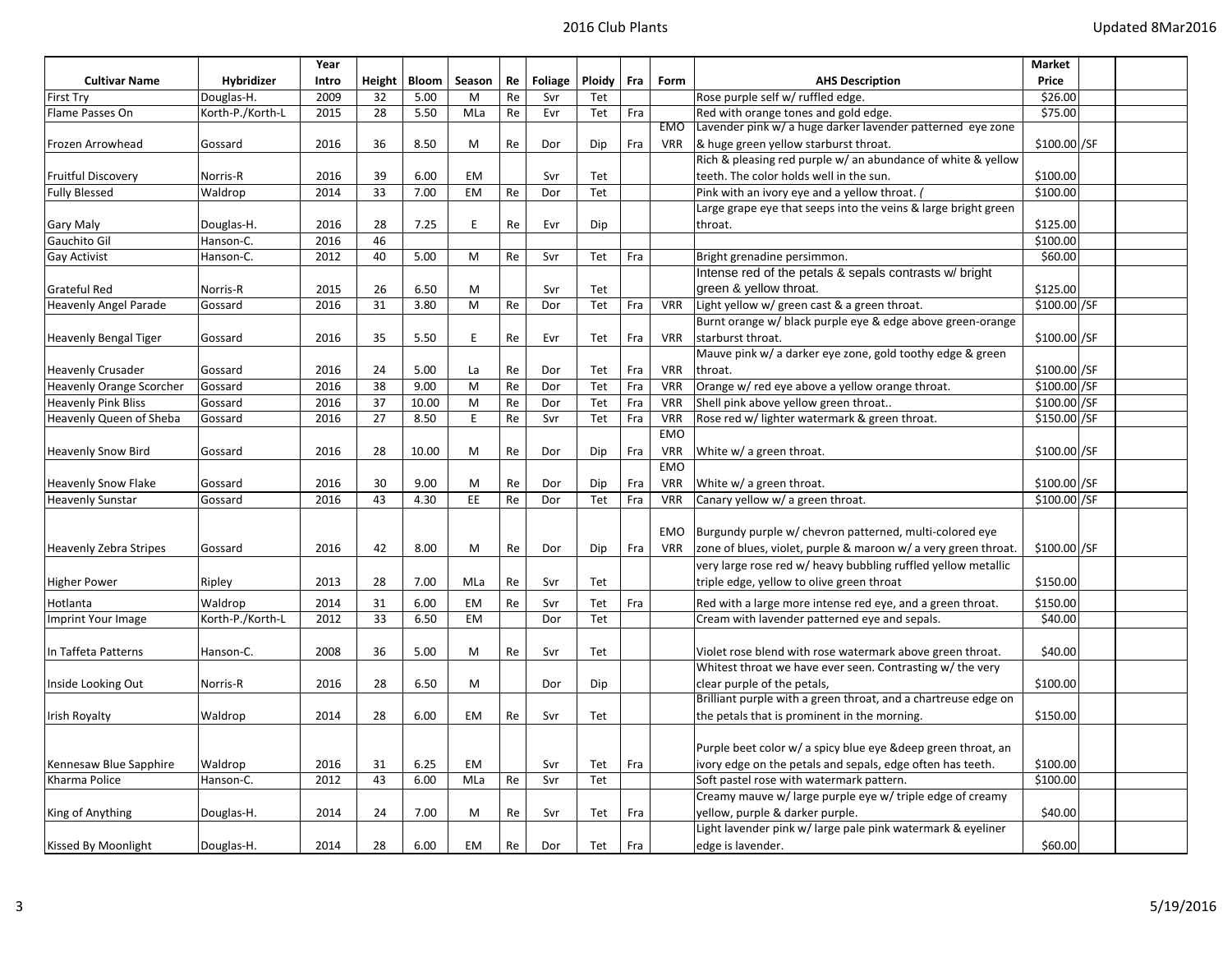|                               |                  | Year  |    |                |           |    |         |        |     |            |                                                                   | Market        |  |
|-------------------------------|------------------|-------|----|----------------|-----------|----|---------|--------|-----|------------|-------------------------------------------------------------------|---------------|--|
| <b>Cultivar Name</b>          | Hybridizer       | Intro |    | Height   Bloom | Season    | Re | Foliage | Ploidy | Fra | Form       | <b>AHS Description</b>                                            | Price         |  |
|                               |                  |       |    |                |           |    |         |        |     |            | Pinching petals & curling sepals give this triangular lavender    |               |  |
|                               |                  |       |    |                |           |    |         |        |     |            | motion in the garden. Raised lilac halo surrounded by darker      |               |  |
|                               |                  |       |    |                |           |    |         |        |     |            | lavender pencil eye. Large green throat & halo extend onto        |               |  |
| Life Goes On                  | Douglas-H.       | 2016  | 32 | 7.00           | М         | Re | Dor     | Tet    | Fra |            | the sepals.                                                       | \$100.00      |  |
|                               |                  |       |    |                |           |    |         |        |     |            | Icy lavender w/ a darker band of lavender & slightly ruffled      |               |  |
| Lilac Lullaby                 | Douglas-H.       | 2012  | 32 | 5.75           | М         | Re | Svr     | Tet    | Fra |            | edge.                                                             | \$34.00       |  |
|                               |                  |       |    |                |           |    |         |        |     |            | Pink self w/ ivory eye & ivory edge, green eye that turns         |               |  |
| Lily's Christmas Slippers     | Waldrop          | 2016  | 34 | 6.50           | EM        |    | Svr     | Tet    |     |            | yellow, which then blends into the ivory eye.                     | \$100.00      |  |
|                               |                  |       |    |                |           |    |         |        |     |            | Dusty mauve w/ a cream edge & gray watermark, light pencil        |               |  |
| Little Bluegill               | Douglas-H.       | 2011  | 24 | 3.75           | М         | Re | Svr     | Dip    | Fra |            | edge & rose halo.                                                 | \$34.00       |  |
| Lust Without You              | Hanson-C.        | 2012  | 36 | 5.00           | <b>EM</b> | Re | Svr     | Tet    |     | Scl        | Prurient flesh pink.                                              | \$200.00      |  |
| Lydia's Cloth                 | Korth-P./Korth-L | 2013  | 40 | 5.50           | М         |    | Dor     | Tet    |     |            | Rich purple with white edge.                                      | \$75.00       |  |
|                               |                  |       |    |                |           |    |         |        |     |            |                                                                   |               |  |
| Lydia's Regal Robe            | Waldrop          | 2008  | 37 | 6.00           | EM        |    | Svr     | Tet    | Fra |            | Purple with lighter eye and pearl edge above green throat.        | \$50.00       |  |
|                               |                  |       |    |                |           |    |         |        |     |            | Mauve lavender & a bold purple eye & ruffled toothy white         |               |  |
| <b>Man-Eating Bat</b>         | Gossard          | 2016  | 37 | 8.50           | M         | Re | Svr     | Tet    | Fra | <b>VRR</b> | edge above a green throat.                                        | \$200.00 /SF  |  |
| <b>Marshall McLuhan</b>       | Hanson-C.        | 2014  | 38 | 5.00           | MLa       |    | Dor     | Tet    |     |            | Soft rose violet.                                                 | \$100.00      |  |
|                               |                  |       |    |                |           |    |         |        |     | EMO        |                                                                   |               |  |
|                               |                  |       |    |                |           |    |         |        |     | Dbl-       |                                                                   |               |  |
| Max's Miracle                 | Gossard-D        | 2016  | 38 | 5.50           | MLa       |    | Dor     | Tet    | Fra | 30%        | Dark maroon w/ a purple eye & & yellow green throat.              | \$100.00 / SF |  |
| Me and My Charms              | Hanson-C.        | 2013  | 36 | 5.00           | MLa       | Re | Svr     | Tet    |     |            | Very round polychrome.                                            | \$100.00      |  |
| <b>Meme's Afterglow</b>       | Douglas-H.       | 2012  | 25 | 4.50           | M         | Re | Dor     | Tet    |     |            | Bright melon polychrome w/ orange edge & teeth.                   | \$44.00       |  |
|                               |                  |       |    |                |           |    |         |        |     |            | Velvety dark plum never fades. The grape watermark & large        |               |  |
|                               |                  |       |    |                |           |    |         |        |     |            | green throat give it a rich look. Striking w/ the green extended  |               |  |
| <b>Meme's Merlot</b>          | Douglas-H.       | 2016  | 33 | 6.75           | M         | Re | Dor     | Dip    |     |            | onto the curled sepals.                                           | \$125.00      |  |
|                               |                  |       |    |                |           |    |         |        |     |            | Large bright pink spatulate petals are a striking contrast to the |               |  |
|                               |                  |       |    |                |           |    |         |        |     |            | large bright green throat which extends onto the sepals. Faint    |               |  |
| Meme's Pink Flamingo          | Douglas-H.       | 2016  | 26 | 7.50           | E         | Re | Dor     | Dip    |     |            | halo surrounds the throat.                                        | \$125.00      |  |
| Mitch Lynd                    | Norris-R         | 2012  | 26 | 5.00           | M         | Re | Dor     | Tet    |     |            | Clear red with a bright yellow edge above a green throat.         | \$75.00       |  |
|                               |                  |       |    |                |           |    |         |        |     |            | Magenta purple w/ blueish lavender eye zone & lighter edge        |               |  |
| <b>Moonlight Dragon</b>       | Gossard          | 2016  | 28 | 8.50           | E         | Re | Evr     | Tet    | Fra | <b>VRR</b> | above a green throat.                                             | \$100.00 /SF  |  |
| My Place or Yours             | Hanson-C.        | 2012  | 43 | 5.00           | M         | Re | Svr     | Tet    | Fra | Scl        | Soft shell pink.                                                  | \$100.00      |  |
| <b>Neutron Star</b>           | Hanson-C.        | 2009  | 43 | 6.00           | MLa       |    | Dor     | Tet    |     | Scl        | Ivory jade alabaster ivory polychrome above green throat.         | \$150.00      |  |
|                               |                  |       |    |                |           |    |         |        |     |            | Dark purple band seeping into the veins & watermark give this     |               |  |
| Ob-La-Di, Ob-La-Da            | Douglas-H.       | 2016  | 27 | 5.50           | E         | Re | Evr     | Tet    |     |            | light mauve a complex pattern                                     | \$100.00      |  |
| Origami King                  | Hanson-C.        | 2014  | 43 | 5.00           | <b>EM</b> |    | Svr     | Tet    |     | Scl        | Soft bisque saffron.                                              | \$200.00      |  |
| Our New Kermitment            | Norris-R         | 2016  | 25 | 6.00           | М         |    | Dor     | Dip    |     |            | Clearer, cleaner shade of red w giant 5" green throat.            | \$200.00      |  |
|                               |                  |       |    |                |           |    |         |        |     |            | Maroon purple w/ a green throat, eyezone overlaid w/ brown,       |               |  |
|                               |                  |       |    |                |           |    |         |        |     |            | which goes into various shades of patterned blue & maroon         |               |  |
| <b>Phantom Dancer</b>         | Gossard          | 2016  | 32 | 6.50           | М         | Re | Svr     | Tet    | Fra | <b>VRR</b> | on both petals & sepals.                                          | \$100.00 / SF |  |
|                               |                  |       |    |                |           |    |         |        |     |            | Near white petal with dark red eye and edge rimmed with           |               |  |
| <b>Pinewood Hearts Desire</b> | Korth-P./Korth-L | 2014  | 22 | 5.00           | MLa       |    | Dor     | Tet    | Fra |            | silver.                                                           | \$50.00       |  |
| Pitcairn Island               | Hanson-C.        | 2012  | 30 | 4.00           | M         | Re | Svr     | Tet    | Fra |            | Ephemeral orchid lilac blush with ivory watermark.                | \$100.00      |  |
| <b>Pussy Galore</b>           | Hanson-C.        | 2014  | 48 | 5.00           | EM        | Re | Svr     | Tet    |     | Scl        | Very feminine soft pink.                                          | \$250.00      |  |
|                               |                  |       |    |                |           |    |         |        |     |            |                                                                   |               |  |
|                               |                  |       |    |                |           |    |         |        |     | <b>EMO</b> | Crème pink w/ a multi-colored patterned eve zone of blues,        |               |  |
| Rainbow Flower                | Gossard          | 2016  | 30 | 7.00           | М         | Re | Dor     | Dip    | Fra | VRR        | violet, purple & maroon w/ a very green throat.                   | \$150.00 /SF  |  |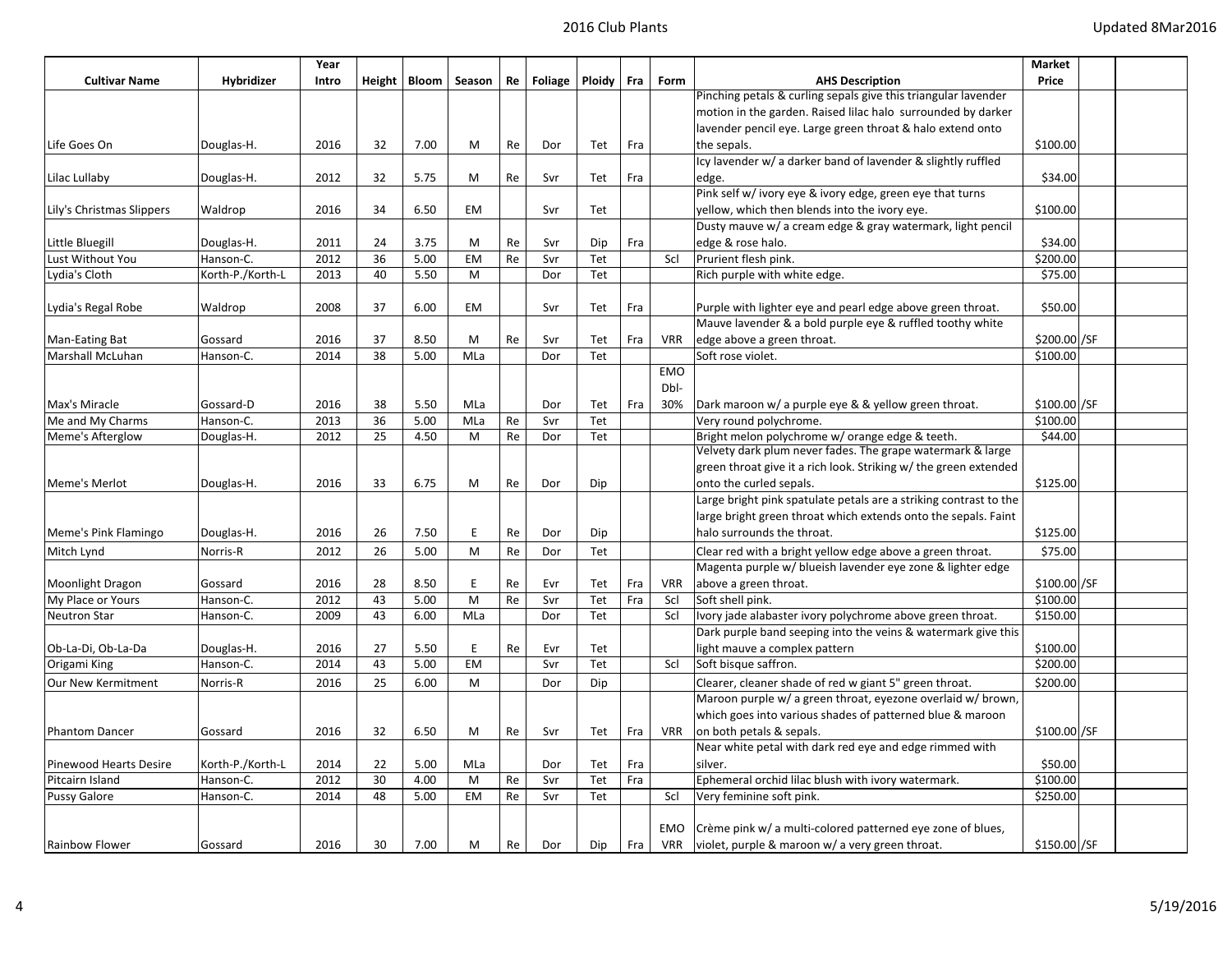|                             |                      | Year  |    |       |                         |    |                                 |     |     |            |                                                                 | Market        |  |
|-----------------------------|----------------------|-------|----|-------|-------------------------|----|---------------------------------|-----|-----|------------|-----------------------------------------------------------------|---------------|--|
| <b>Cultivar Name</b>        | Hybridizer           | Intro |    |       | Height   Bloom   Season |    | $Re \mid$ Foliage $\mid$ Ploidy |     | Fra | Form       | <b>AHS Description</b>                                          | Price         |  |
|                             |                      |       |    |       |                         |    |                                 |     |     | <b>EMO</b> |                                                                 |               |  |
|                             |                      |       |    |       |                         |    |                                 |     |     | <b>VRR</b> |                                                                 |               |  |
| <b>Reindeer Games</b>       | Gossard              | 2016  | 32 | 5.00  | M                       | Re | Dor                             | Dip | Fra | Unf        | Light pink w/ red eyezone & green throat.                       | \$150.00 / SF |  |
|                             |                      |       |    |       |                         |    |                                 |     |     | EMO        | Rose red w/ red eye zone & a very green throat. Flowers are     |               |  |
| Ring of Magnetism           | Gossard              | 2016  | 36 | 7.50  | M                       | Re | Dor                             | Dip | Fra | <b>VRR</b> | edged in a lighter pink.                                        | \$100.00 /SF  |  |
| Rogue Primate               | Hanson-C.            | 2013  | 36 | 5.00  | M                       |    | Svr                             | Tet |     |            | Poinsettia red with softer watermark.                           | \$100.00      |  |
|                             |                      |       |    |       |                         |    |                                 |     |     | <b>VRR</b> |                                                                 |               |  |
| Rose Titan                  | Gossard              | 2016  | 35 | 10.50 | MLa                     | Re | Dor                             | Tet | Fra | Unf        | Rose rink w/ a green throat.                                    | \$100.00 / SF |  |
|                             |                      |       |    |       |                         |    |                                 |     |     |            | Royal garnet red above yellow leading to green throat. HM-      |               |  |
| Scarlet Pimpernel           | Ripley               | 2006  | 35 | 10.00 | EM                      | Re | Svr                             | Tet |     | Unf        | 13, NRS-13                                                      | \$50.00       |  |
| <b>Seamless Panties</b>     | Hanson-C.            | 2014  | 32 | 6.00  | MLa                     |    | Svr                             | Tet |     |            | Soft and smooth orchid pink                                     | \$100.00      |  |
|                             |                      |       |    |       |                         |    |                                 |     |     |            | Deep rich dark purple w/ very large darker purple eye & dark    |               |  |
|                             |                      |       |    |       |                         |    |                                 |     |     |            | purple picotee edge, diamond dusting, deep green throat,        |               |  |
| <b>Shadow Music</b>         | Ripley               | 2014  | 30 | 5.50  | MLa                     | Re | Svr                             | Tet |     |            | buds are near black.                                            | \$125.00      |  |
| <b>Shark Skin Suit</b>      | Hanson-C.            | 2011  | 44 | 6.50  | MLa                     |    | Svr                             | Tet |     | Unf        | Silvery rose.                                                   | \$100.00      |  |
|                             |                      |       |    |       |                         |    |                                 |     |     | EMO        | Crème pink w/ a multi-colored patterned eye zone of blues,      |               |  |
| <b>Shifting Sky</b>         | Gossard              | 2016  | 28 | 8.50  | M                       | Re | Dor                             | Dip | Fra | <b>VRR</b> | violet, purple & maroon w/ a very green throat.                 | \$100.00 /SF  |  |
|                             |                      |       |    |       |                         |    |                                 |     |     |            | Light yellow w/ multibanded eyezone of blue, violet, purple &   |               |  |
| Shockwave Grenade           | Gossard              | 2016  | 27 | 5.00  | EM                      | Re | Svr                             | Tet | Fra | <b>VRR</b> | maroon w/ a very green throat.                                  | \$200.00 / SF |  |
| <b>Sinister Variations</b>  | Hanson-C.            | 2015  | 30 | 6.00  | EM                      | Re | Svr                             | Tet |     | Scl        | Gothic blend of sinister violet.                                | \$150.00      |  |
|                             |                      |       |    |       |                         |    |                                 |     |     |            | Light yellow w/ striking red eye & toothy edge & yellow         |               |  |
| Snarl                       | Gossard              | 2016  | 27 | 7.50  | MLa                     | Re | Dor                             | Tet | Fra | <b>VRR</b> | throat.                                                         | \$100.00 / SF |  |
|                             |                      |       |    |       |                         |    |                                 |     |     |            | Mauve petals w/ a large dark plum eye that fades into the       |               |  |
| Southern Shiner             | Douglas-H.           | 2016  | 27 | 6.00  | EM                      | Re | Dor                             | Dip |     |            | triangular yellow to green throat.                              | \$100.00      |  |
| Spinal Tap                  | Hanson-C.            | 2013  | 40 | 6.00  | MLa                     |    | Svr                             | Tet |     |            | Strawberry red with white midribs                               | \$100.00      |  |
|                             |                      |       |    |       |                         |    |                                 |     |     |            | Lavender with lighter watermark and double edge of lavender     |               |  |
| Spirit of Hope              | Korth-P./Korth-L     | 2013  | 32 | 5.00  | EM                      |    | Dor                             | Tet |     |            | and gold.                                                       | \$30.00       |  |
| Splendor of the King        | Korth-P./Korth-L     | 2015  | 25 | 5.50  | <b>EM</b>               |    | Dor                             | Tet |     |            | Red with lighter watermark and white edge.                      | \$100.00      |  |
|                             |                      |       |    |       |                         |    |                                 |     |     |            | Rose lavender with watermark and white edge, sepals are         |               |  |
| Star of the Morning         | Korth-P./Korth-L     | 2014  | 25 | 5.00  | MLa                     |    | Dor                             | Tet | Fra |            | bitone light lavender.                                          | \$50.00       |  |
|                             |                      |       |    |       |                         |    |                                 |     |     |            | giant green throat. Flatness is consistent in the way that we   |               |  |
| <b>Stare Case</b>           | Norris-R             | 2016  | 32 | 6.50  | M                       |    | Dor                             | Dip |     |            | could only hope for, w/ bud counts in the 30's.                 | \$200.00      |  |
| <b>Stewart Mandel</b>       | Hanson-C.            | 2012  | 33 | 5.00  | M                       | Re | Svr                             | Tet | Fra | Scl        | Bright calypso red.                                             | \$100.00      |  |
|                             |                      |       |    |       |                         |    |                                 |     |     |            | The color is a lighter red purple. The color changes to an      |               |  |
| <b>Substantial Treasure</b> | Norris-R             | 2016  | 31 | 9.50  | EM                      |    | Dor                             | Dip |     |            | antique rose as the day progresses. Infertile both ways.        | \$100.00      |  |
| Sugar in the Morning        | Korth-P./Korth-L     | 2013  | 33 | 5.50  | M                       | Re | Dor                             | Tet | Fra |            | Cream with pink blush, huge ruffles.                            | \$35.00       |  |
| Sunny Today                 | Hanson-C.            | 2012  | 42 | 6.00  | MLa                     | Re | Svr                             | Tet | Fra |            | Mellow yellow.                                                  | \$100.00      |  |
|                             |                      |       |    |       |                         |    |                                 |     |     |            | Bright Lemon Yellow, large ruffles, some ruffling on the sepals |               |  |
|                             |                      |       |    |       |                         |    |                                 |     |     |            | strong scapes w/ dark green foliage, green throat, heavy        |               |  |
| Sunshine Makes Me Smile     | Ripley<br>Kinnebrew- | 2015  | 31 | 6.00  | MLa                     |    | Dor                             | Tet |     |            | substance, blooms for a long time.                              | \$100.00      |  |
|                             |                      |       |    |       |                         |    |                                 |     |     |            |                                                                 |               |  |
| Swamp Dragon                | Gossard              | 2016  | 35 | 10.00 | M                       | Re | Dor                             | Tet | Fra | VRR        | Raspberry purple above appliquéd patterned green throat.        | \$100.00 /SF  |  |
|                             |                      |       |    |       |                         |    |                                 |     |     |            | Clear red w/ golden metallic teeth, green throat, opens easily  |               |  |
| Teeth of Gold               | Ripley               | 2014  | 26 | 5.50  | EM                      | Re | Dor                             | Tet |     |            | & flat, very consistent.                                        | \$125.00      |  |
| Telperion                   | Korth-P./Korth-L     | 2015  | 38 | 5.25  | М                       |    | Dor                             | Tet |     |            | Near white with green and gold edge.                            | \$100.00      |  |
|                             |                      |       |    |       |                         |    |                                 |     |     |            | Grape purple w/ a darker purple striped halo & white midribs.   |               |  |
| Thank Your Lucky Stars      | Douglas-H.           | 2011  | 32 | 6.00  | M                       | Re | Svr                             | Dip | Fra |            | HM-13                                                           | \$30.00       |  |
| The Dream Society           | Hanson-C.            | 2010  | 33 | 7.00  | MLa                     |    | Svr                             | Tet |     |            | Rich violet purple blend with deeper iris purple eyezone.       | \$150.00      |  |